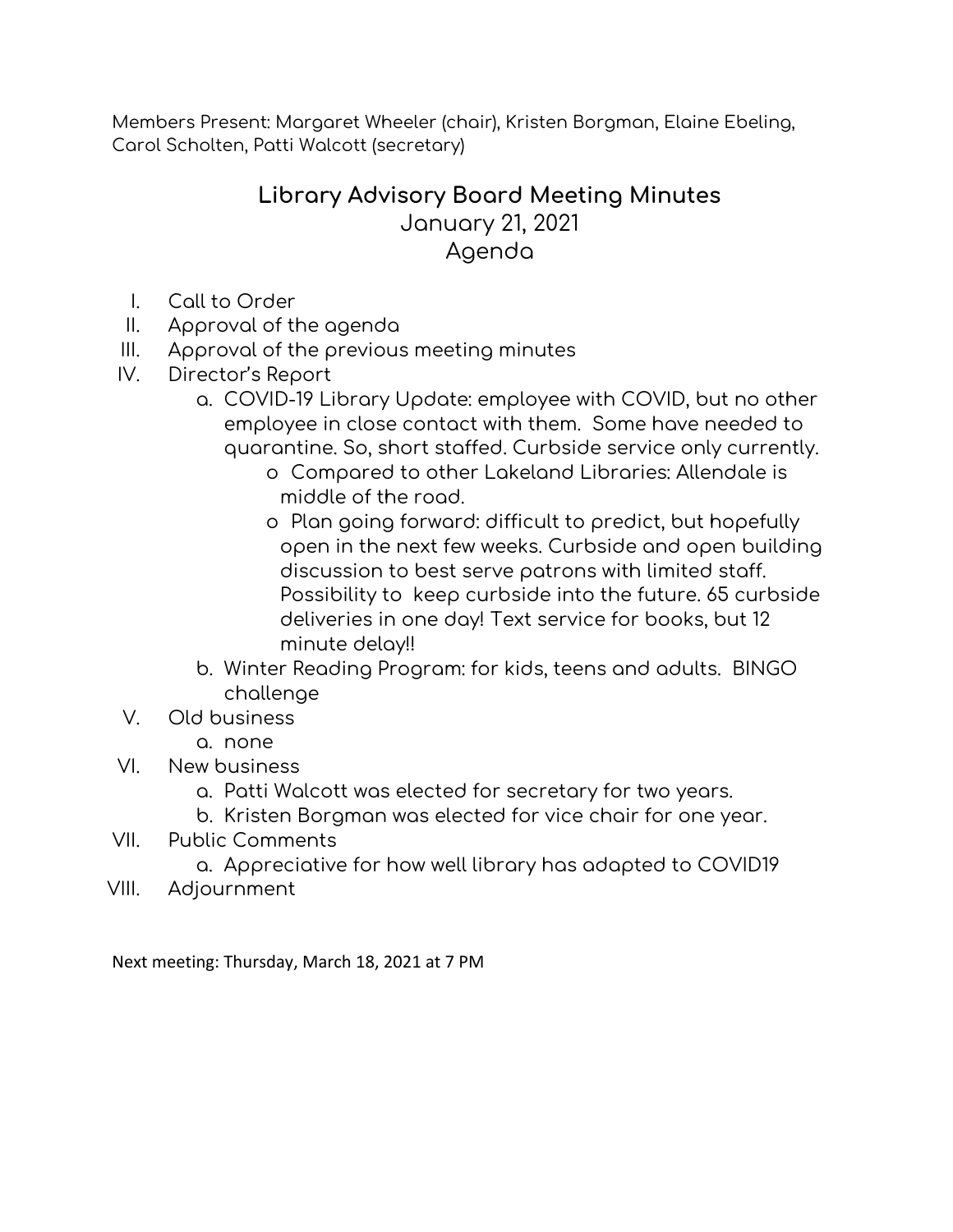Members Present: Margaret Wheeler (chair), Kristen Borgman, Elaine Ebeling, Carol Scholten, Mary Cook (new director), Patti Walcott (secretary), Ashley Johnson (intrim)

## **Library Advisory Board Meeting Minutes** March 25, 2021 Agenda

- I. Call to Order
- II. Approval of the agenda
- III. Approval of the previous meeting minutes
- IV. Report
	- a. COVID-19 Library Update: open for patrons 2 days a week and moving to 3 in the near future
		- o Ashley doing well as interim
		- o Seed library, but behind the desk
		- o Spring Break scavenger type hunt for kids
		- o Beginning to plan summer reading program
		- o Books in quarantine, but also will change in future
	- b. Exit interview: phone system not an issue any more, state of the staff working very well, another full time employ approved, but process not started, wage study by township,
- V. Old business: book club, friends of the library, dark parking lot, security issues
- VI. New business
	- a. Library web page update
	- b. Township marquee needs to state "library advisory board" as it has in the past to avoid confusion
	- c. WELCOME Mary Cook: her background and vision
	- d. Give thought to outdoor space around library and township park, tent rental options
	- e. Movies in the park part of township, transitioned summer of 2020
- VII. Public Comments
- VIII. Adjournment

Next meeting: Thursday, June 17, 2021 at 7 PM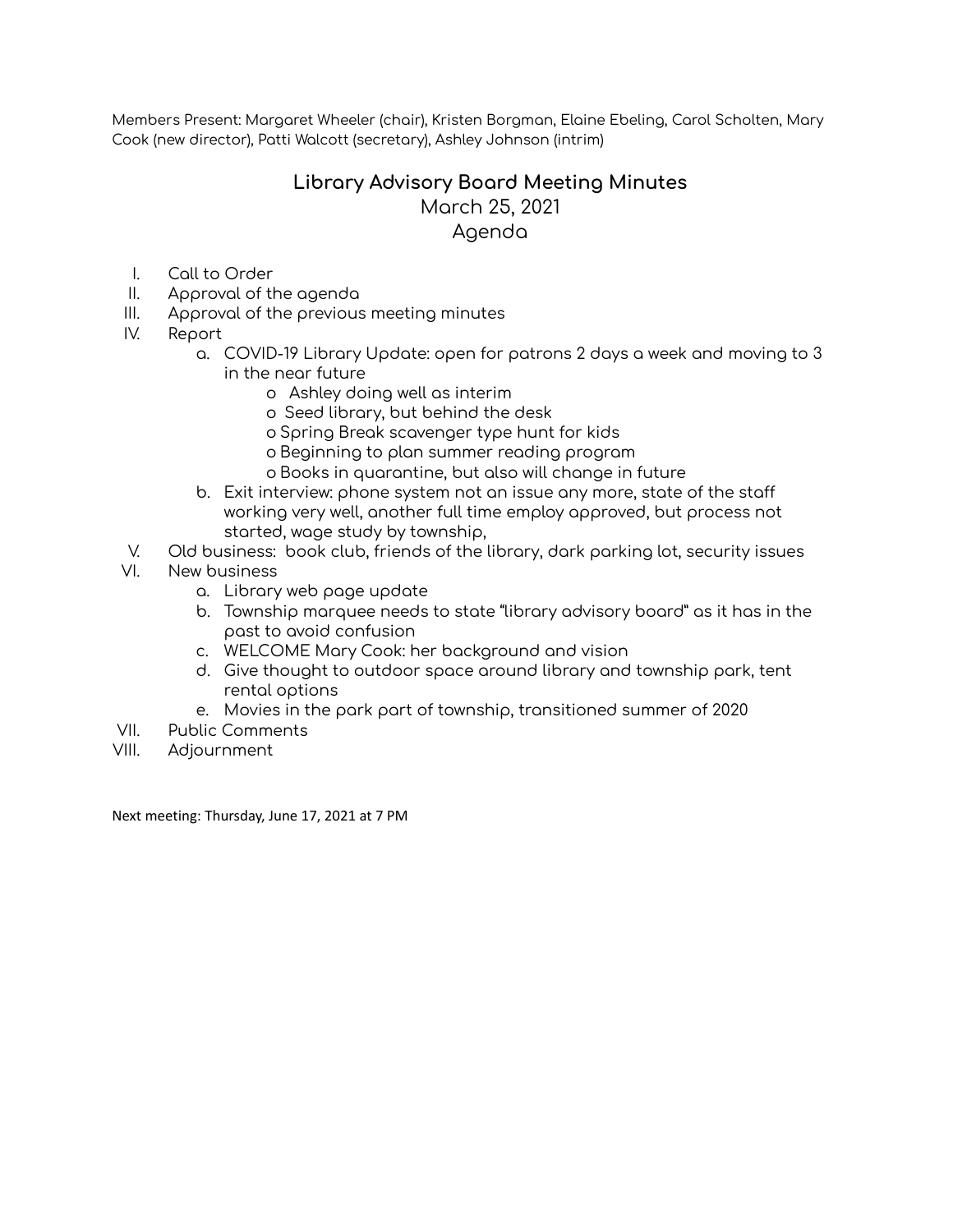## **Library Advisory Board Meeting**

June 17, 2021 7pm Agenda

Members Present: Carol Scholten, Elaine Ebeling, Margaret Wheeler, Kristen Borgman, Leigh Rupinski, Mary Cook Absent: Barb Vander Veen, Patti Walcott

- I. Call to Order
- II. Approval of the agenda
- III. Approval of the previous meeting minutes
- IV. Financial Report
	- a. Summary Report through May 31, 2021
		- i. Ms. Cook feels that the budget is on track and is still learning what some of the line items cover specifically.
- V. Director's report
	- a. Staff changes and interviews being held 6/18 and is hopeful to make a recommendation for hire at the next Township Board Meeting
	- b. COVID-19 Library update
		- i. Quarantining of materials
		- ii. Reopening plan and hours of operations
	- c. New Online Catalog- BiblioCommons
	- d. Migration to Office 365
	- e. Movies in the park
	- f. Summer reading for all ages started June 14
	- g. Hoopla update
- VI. Youth librarian's report
	- a. Overviews of Take and Make Activity Numbers
	- b. Summer reading program
- VII. Old business
	- a. Book club
	- b. Friends of the Library
	- c. Dark parking lot
		- i. Maintenance was contacted and changed bulbs in lights outside of library- issue solved.
	- d. Security issues
- VIII. New business
	- a. Covid-19 Reopening Plan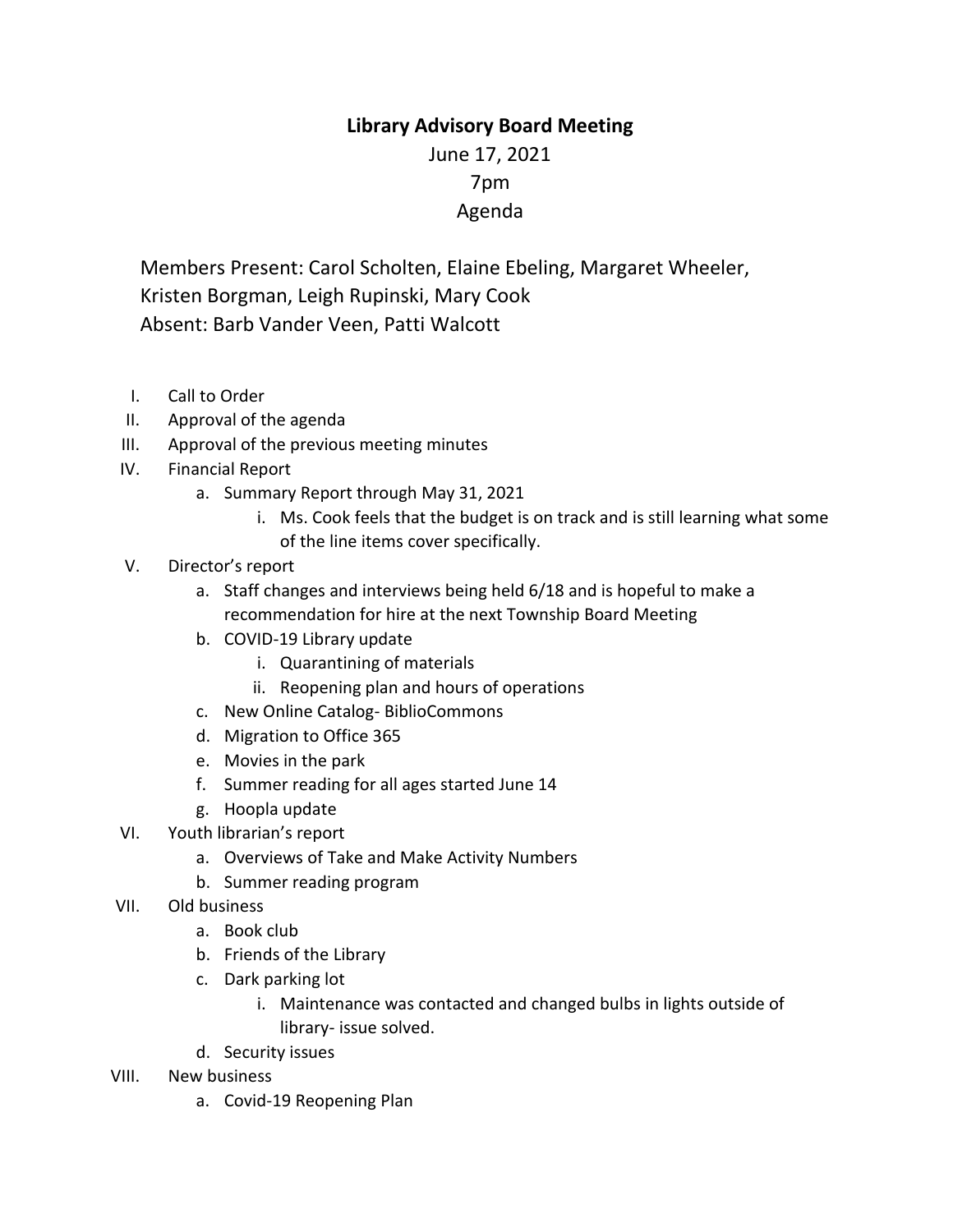- i. current plan is fluid and will change in a thoughtful and measured basis
- ii. Quarantining materials is no longer happening
- iii. Hybrid plan for re-opening
- b. Patron Count Statistics
	- i. Gate counts change in reporting for state aide
- c. Big Read
	- i. Community Read Around the Lakeshore
- d. ADA Compliance
	- i. Working with Maintenance to get all areas of the library to be ADA compliant
- e. Trends in Library
	- i. Library Director highlighted some current trends in Public Libraries and is thinking of how some ideas could be implemented in future.
- IX. Public Comments
- X. Adjournment- 8:10p.m.

**Next meeting scheduled for September 16, 2021 at 7pm.**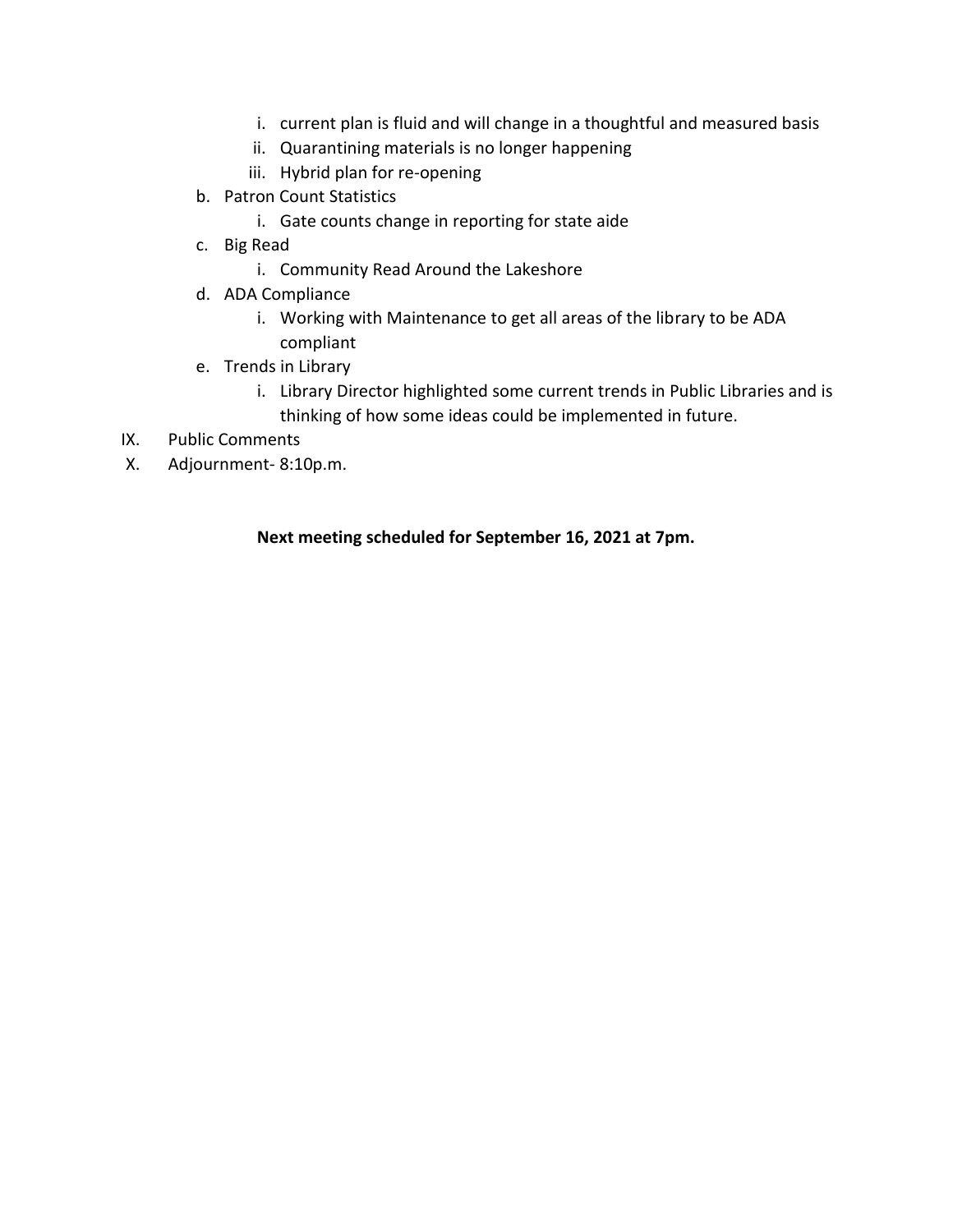## **Library Advisory Board Meeting**

October 7, 2021 7pm **Minutes** 

Members Present: Carol Scholten, Elaine Ebeling, Margaret Wheeler, Leigh Rupinski, Mary Cook, Patti Walcott

Absent: Barb Vander Veen, Lenore Cook

- I. Call to Order
- II. Approval of the agenda
- III. Approval of the previous meeting minutes
- IV. Financial Report
	- a. Summary Report through August 31, 2021
	- b. Beginning to work on next year's budget as well
	- c. Presenting budget to township board on Monday,
	- Oct 25, 2021 7pm
- V. Director's report
	- a. Some fall in person programing
	- b.Hoopla Annual Review and Content Diversity report
	- c. Curbside service will remain
- VI. Youth Librarian's report